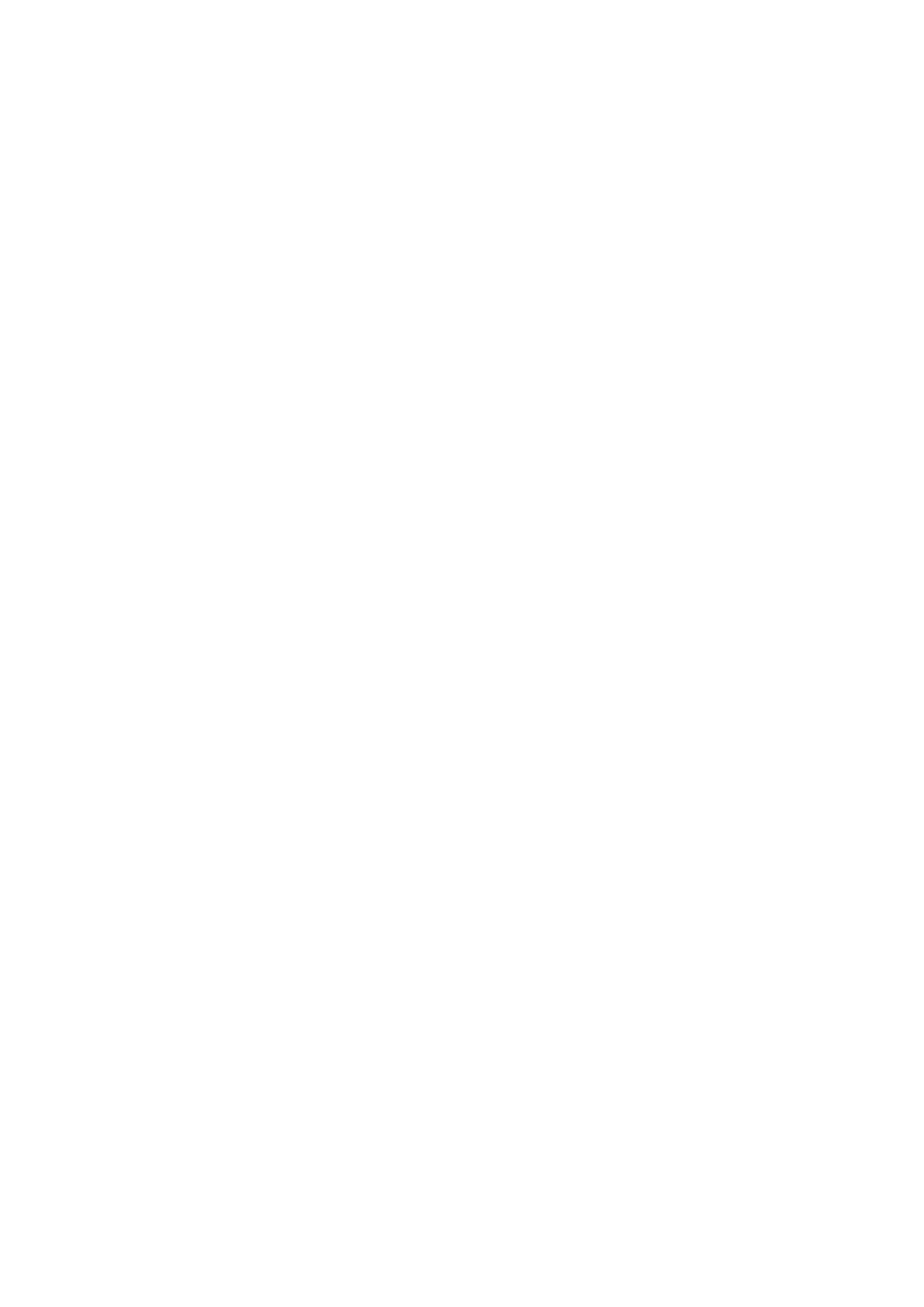## **Contents**

| 4                                                             |  |                |
|---------------------------------------------------------------|--|----------------|
| 5                                                             |  |                |
| <b>Schedule 1—Repeals</b>                                     |  | $\mathfrak{D}$ |
| Australian Film, Television and Radio School Regulations 1986 |  |                |

*i*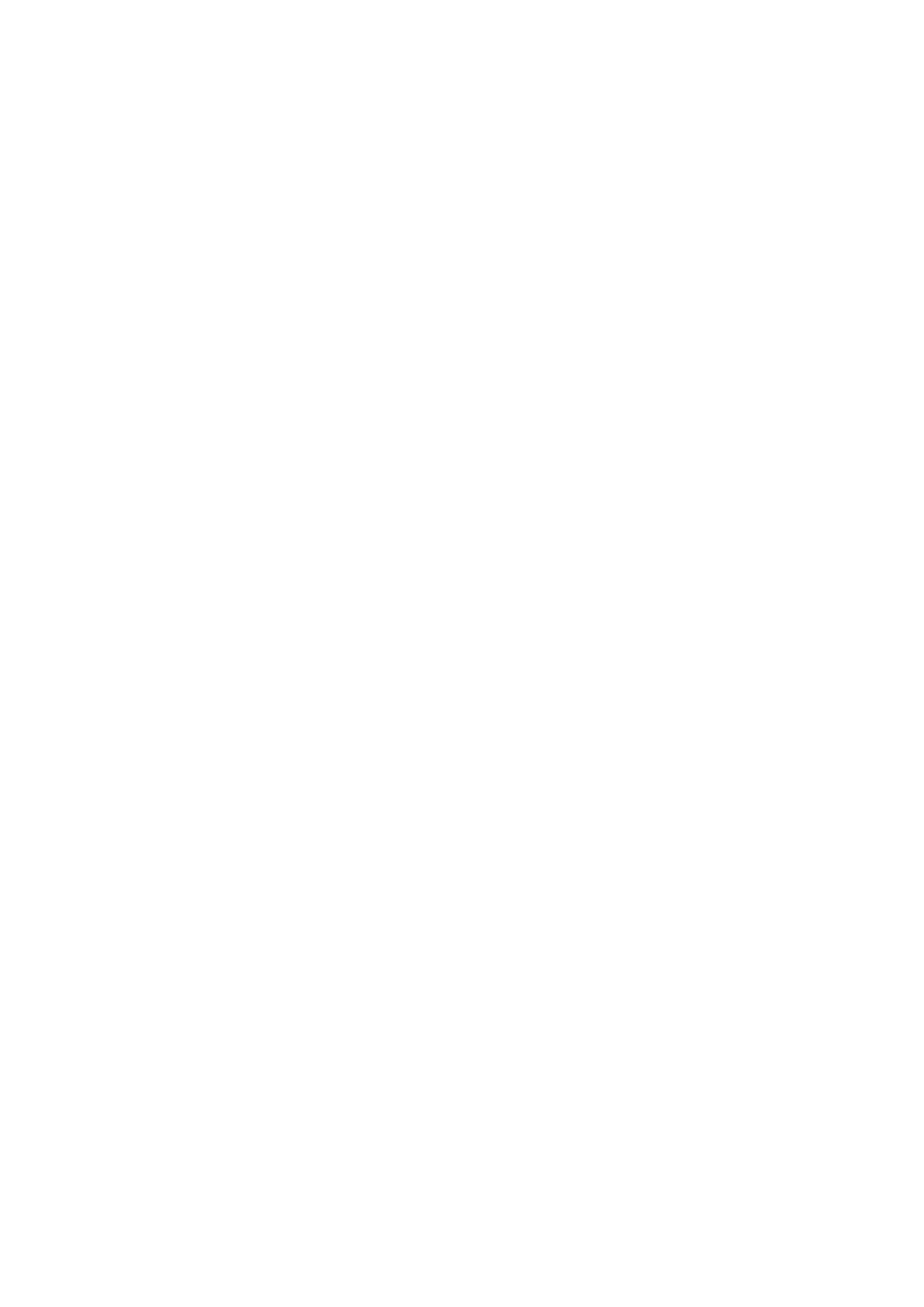*1*

#### **1 Name**

This instrument is the *Australian Film, Television and Radio School (Purchase and Disposal of Assets) Regulations 2017*.

#### **2 Commencement**

(1) Each provision of this instrument specified in column 1 of the table commences, or is taken to have commenced, in accordance with column 2 of the table. Any other statement in column 2 has effect according to its terms.

| <b>Commencement information</b>              |                     |  |  |
|----------------------------------------------|---------------------|--|--|
| Column 2                                     | Column 3            |  |  |
| Commencement                                 | <b>Date/Details</b> |  |  |
| The day after this instrument is registered. | 12 August 2017      |  |  |
|                                              |                     |  |  |

Note: This table relates only to the provisions of this instrument as originally made. It will not be amended to deal with any later amendments of this instrument.

(2) Any information in column 3 of the table is not part of this instrument. Information may be inserted in this column, or information in it may be edited, in any published version of this instrument.

#### **3 Authority**

This instrument is made under the *Australian Film, Television and Radio School Act 1973*.

#### **4 Schedules**

Each instrument that is specified in a Schedule to this instrument is amended or repealed as set out in the applicable items in the Schedule concerned, and any other item in a Schedule to this instrument has effect according to its terms.

#### **5 Higher amounts—purchase and disposal of assets**

For the purposes of paragraphs  $40(1)(a)$ , (b) and (c) of the Act, \$1,000,000 is prescribed.